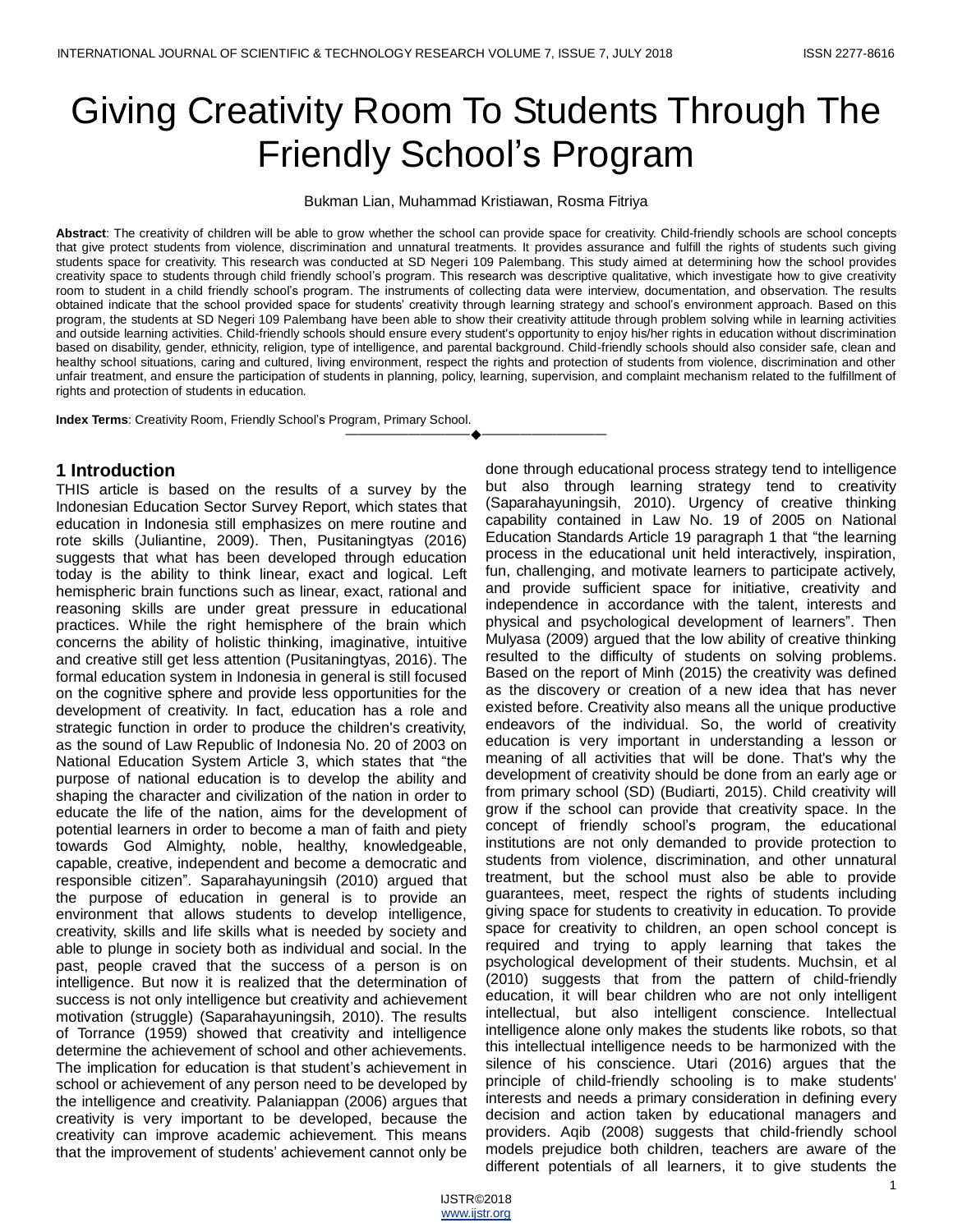opportunity to choose activities that suit their interests (Kristanto, Khasanah and Karmila, 2011). In this case childfriendly education not only focuses on the implementation of learning process that nullifies the practice of repressive style to the students, but also to every policy of the educational manager that makes him lose his fundamental rights as the subject of education. Child Friendly Schools should respect the rights of students when expressing their views on everything, especially about science, technology, art, and culture, so the students feel comfortable and fun in the learning process at school (Utari, 2016). In addition, childfriendly schools should ensure every student's opportunity to enjoy his/her rights in education without discrimination based on disability, gender, ethnicity, religion, type of intelligence, and parental background. Child-friendly schools should also consider safe, clean and healthy school situations, caring and cultured, living environment, respect the rights and protection of students from violence, discrimination and other unfair treatment, and ensure the participation of students in planning, policy, learning, supervision, and complaint mechanism related to the fulfillment of rights and protection of students in education (Iskandar, 2015). SD Negeri 109 Palembang is a school institution that has redesigned its school planning into a child-friendly school. It is manifested with various supporting indicators, such as Vision & Mission, extracurricular program, teachers' training related to learning, playing facilities, talent interest and various other supporting indicators. In the learning system at SD Negeri 109 Palembang requires all teachers to have a fun teaching ability by using Active, Innovative, Creative, Effective, and Exciting Learning system. This is done to produce the fun teaching and learning activities and the students do not feel bored. Thus, the lessons taught can be easily accepted by the students. Likewise with the school environment at SD Negeri 109 Palembang designed in such a way as to provide space and stimulate the creativity of children.



*Figure 1. SD Negeri 109 Palembang*

#### **STUDENTS' CREATIVITY**

The need for creativity is increasingly felt in the life of any world, whether in the corporate world, entertainment, health, politics, culture and social. Without a meaningful creativity, everything will be left behind by the development of dynamic world. For example if a company or entertainment product is always monotonous or no new creativity then the consumer will increasingly disappear because of boredom and switch to other products. Especially, in this global era and information, competition is getting tighter and changes occur dynamically,

people tend to move on to other things that are felt more meaningful to them. So that this nation is not left behind and become a spectator against the dynamics of this world then creativity and intelligence of children need to be developed (Saparahayuningsih, 2010). Creativity can be interpreted as one's ability to think in generating new ideas that are effective and ethical. Creativity always refers to one's competence to find something that has never existed (Suratno, 2009). Thus, individual creativity is needed because creativity can generate innovation, and through creativity the human life becomes full (Suryadi, 2010), because creativity is the ability to think about something in a new and unusual way and produce a unique solution on various issues (Semiawan, 1999). Susanto, (2012) states that creativity as a person's ability on producing something new, both in the form of ideas and real work, which is relatively different from what has been there before. Pusitaningtyas, (2016) argues that creativity as a general ability to create something new, as the ability to provide new ideas that can be applied in problem solving, the ability to see new relationships between pre-existing elements. Maslow (1996) says the source of creativity is the tendency to actualize oneself, realize the potential, the impulse to grow and mature, the tendency to express and activate all the abilities of the organism yourself with nature, and with others. Then Hulbeck (1945) says that creative action is an imposing of one's own personality on the environment in a unique and characteristic way. Creativity is a daily activity associated with the activities of individuals or groups in a community so by developing creativity, it is expected students can solve problems independently or groups. This creativity is created in all areas and creativity can be taught in schools, because everyone basically has creativity. The creativity is the person's ability to produce something new, both in the form of ideas and real work, which is relatively different from what has been there before (Budiarti, 2015). The success of creativity according to Amabile (1987) is an intersection between the skills of the child in a particular field (domain skills), thinking skills and creative work, and intrinsic motivation. The intersection of creativity called creativity intersection, it can be described as follows.





*Figure 2. The Creativity Intersection*

The characteristics of creativity can be viewed from two aspects (1) cognitive aspects, the characteristics of creativity associated with the ability to think creatively/divergent (aptitude characteristics) are (a) fluency; (b) flexible / flexible thinking skills; (c) Original thinking skills; (d) elaboration skills;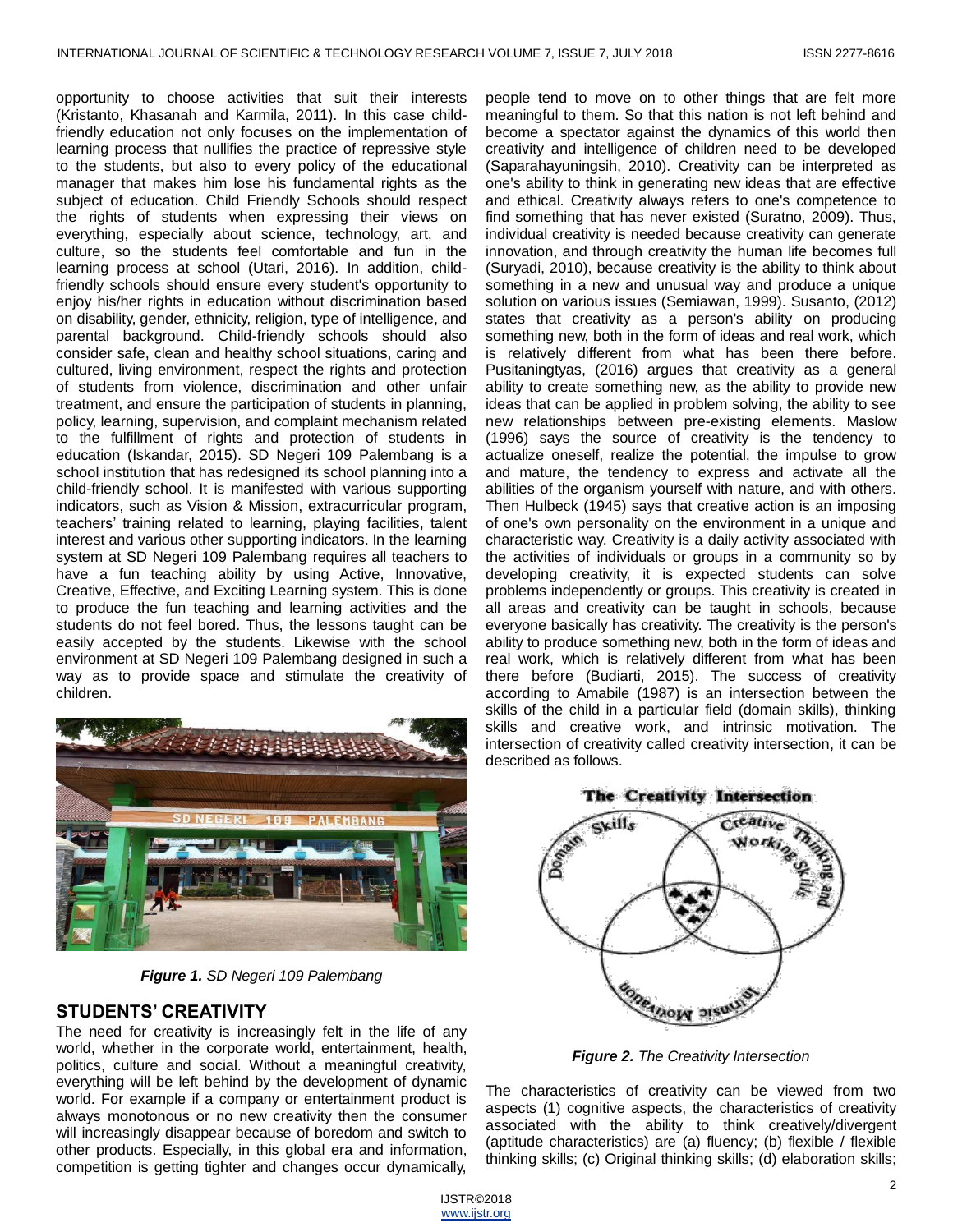and (e) evaluation skills. The more creative a person has, the more characteristics they have; (2) the affective aspect, the characteristics of creativity that are more related to one's attitude and feelings (non-aptitude characteristics) are (a) curiosity; (b) imaginative / fantasy; (c) feel challenged by pluralism; (d) the daring nature of taking risks; (d) the nature of respect; (e) confidence; (f) openness to new experiences; and (g) stand out in one of the arts (Williams, 1999). Munandar (2009), mentioned that the expected characteristics of creative personality are (1) broad and deep curiosity, (2) often asking good questions, (3) giving ideas or suggestions to a problem, ( (5) has a deep sense of beauty, (6) stands out in one area of art, (7) able to see a problem from various points of view, (8) has a great sense of humor, ( 9) has the power of imagination, (10) original in the expression of ideas and in problem solving. Semiawan (1999) suggests the characteristics of creativity among others are (1) dare to take risks, (2) play a positive role of creative thinking, (3) formulate and define problems, (4) grow up problem solving, (5) tolerance to ambiguity and (6) respect for others and the environment. Then, Sund (1975) states that individuals with creative potential can be known by observing the following characteristics (1) craving curiosity, (2) being open to new experiences, (3) reasoning, (4) find and examine, (5) tend to prefer tough and difficult tasks, (6) tend to seek broad and satisfactory answers, (7) have passionate and active dedication in performing tasks, (8) flexible thinking, (9) the ability to make an analysis, (10) have a passion for questioning and research, (11) have a good absorptive power, and (12) have a fairly wide reading background. Amabile (1987) suggests four ways that can kill creativity, evaluation, reward, competition between children, and restrictive environments. Meanwhile, according to Torrance (1989) are (1) too early attempt to eliminate fantasy; (2) restrictions on child curiosity; (3) overemphasizing roles based on sexual differences; (4) prohibits too much; (5) fear and shame; (6) an erroneous emphasis on certain verbal skills; and (7) provide a destructive criticism. The curriculum should be oriented to the learning experience in accordance with the principles of learning throughout the lifetime that refers to the four pillars of universal education as formulated by Unesco namely (1) Learning to Know (2) Learning to Do, (3) Learning to Be, 4) Learning to Live Together (Sanjaya, 2007). From the four pillars formulated, it appears in there is a shift of meaning to the educational process from simply knowing the information into the process of searching and utilizing information in order to encourage students' creativity in learning. Learning process will be successful when students have motivation and creativity. Therefore, teachers need to foster motivation and encourage students' learning creativity. To obtain optimal learning outcomes, teachers are required to generate creative motivation and encourage student learning creativity. Motivation and creativity of students can be encouraged by teachers, among others by (1) clarify goals to be achieved, (2) generate interest and creativity, (3) create a fun atmosphere in learning, (4) give a reasonable praise of each student's success, (5) give an assessment, (6) comment on student's work outcomes, (7) create competition and cooperation (Budiarti, 2015).

# **FRIENDLY SCHOOL'S PROGRAM**

The word child-friendly began to flourish after the adoption of the Rights of the child by the United Nations which was then clarified by almost all UN members in 1989. The History of the

Rights of the Child as a direct descendant of Human Rights is one of the long historical journeys of the history of human rights struggle. After World War II that caused the number of children who became victims, in 1979 formed a working group to formulate the rights of children. The working group then formulated the Rights of the Child which later on 20 November 1989 was adopted by the United Nations and ratified as International Law through UN convection signed by UN member (Kristanto, Khasanah, Karmila, 2011). Then the childfriendly word begins in adoption in the world of education, where schools that can create a pattern of education that is conducive for children both for the growth and development of children can be categorized as child friendly school. Kristanto, Khasanah and Karmila (2011) argue that child-friendly schooling is an open school concept, trying to apply learning that takes the psychological development of their students. Developing learning habits in accordance with the natural and psychological conditions of children. Ulfah (2010) states that child-friendly education is a pattern of education that uses a gender perspective, the educational model that requires justice, both men and women. That is, the cultivation of values in the educational process of children is emphasized on the understanding that the characteristics of feminism and masculine traits have an equally important value in social life. This gender justice education should start from children, even babies. This means that a child is required to be critical and not to distinguish between the sexes. Arismantoro, (2008) argues that child-friendly education is education that creates a conducive learning environment so that children can learn effectively in an atmosphere that provides a sense of security, rewards without threat, and encouragement. Ngadiyo (2013), child-friendly education is an anti-discriminatory education, care and protects children, a healthy environment, and parent and community participation. Muchsin (2010) states that the pattern of child-friendly education is a form of education that treats children as living subjects, has the right to expression, enjoyment rights, the right to play, the right to inclusive communication, and the right of democratization. Yulianto (2016) suggests that a region may be included in the childfriendly category if it has the following characteristics (1) the child is involved in making decisions about the future of himself, his family and his environment, (2) the ease of obtaining basic services education, health and other services to grow, (3) open space for children to gather, play and create with their peers safely and comfortably; (4) the existence of rules that protect children from violence and exploitation; 5) absence discrimination in any case related to race, religion and class. Kristanto, Khasanah and Karmila (2011) suggest that there are several characteristics of child-friendly schooling (1) attitudes towards students, fair treatment for male and female students, intelligent-weak, rich-poor, normal-disabled, child labor-officials, application of local religious, social and cultural norms, and affection to students; (2) learning method, there is an effective learning process generated by the application of varied and innovative learning methods; (3) learning facilities, teaching and learning process is supported by teaching media such as textbooks and teaching aids or visual aids to help students absorb; (4) student involvement, students are involved in various activities that develop competence by emphasizing learning by doing (demo, practice, etc.); (5) classroom arrangement, disciples are involved in the arrangement of benches, decorations and illustrations depicting science, and so on; (6) classroom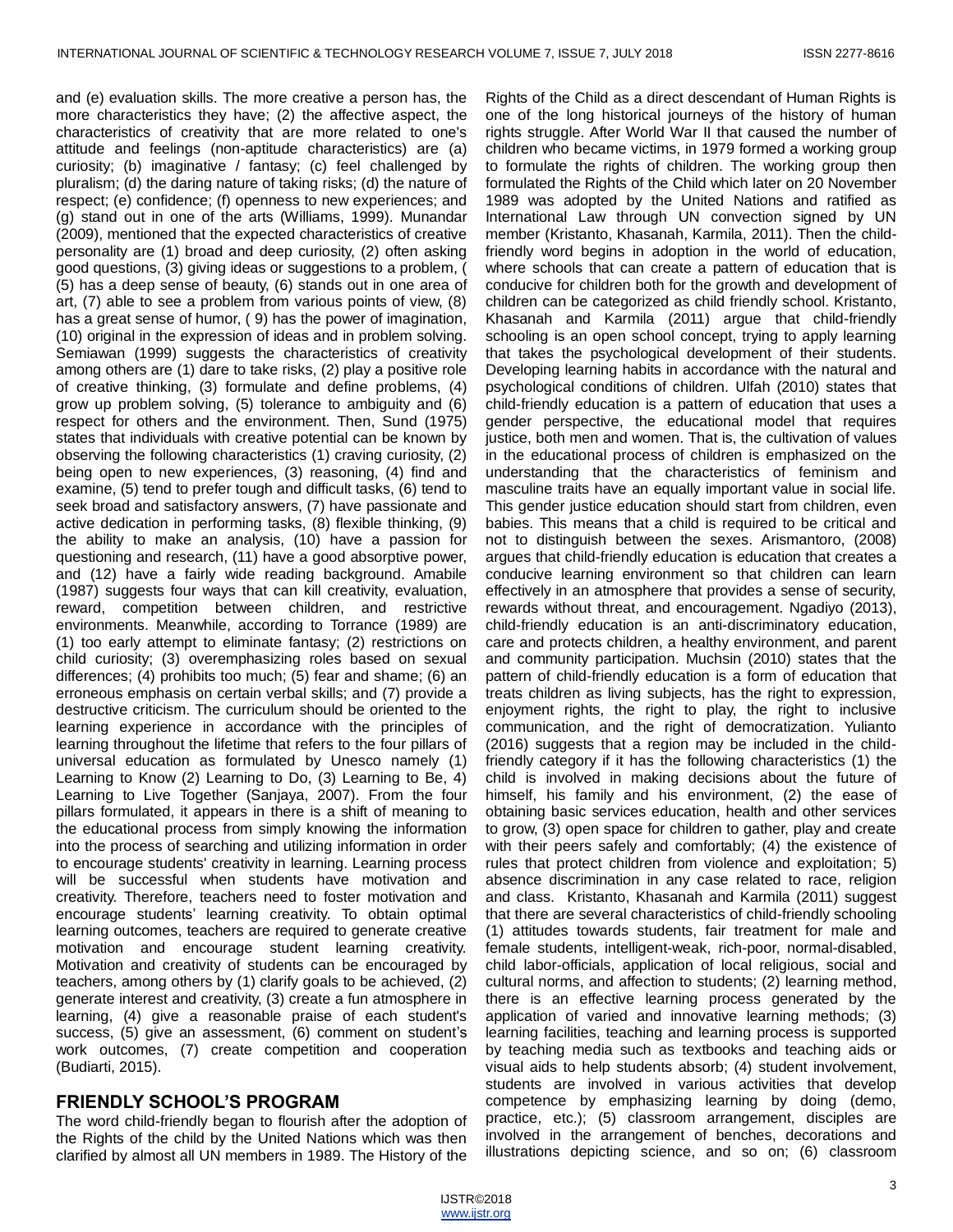environment, students are involved in expressing their ideas in creating a school environment (classroom wall, decoration, suggestion box, wall magazine, school garden), clean water, hygiene and sanitation facilities, hygiene and health facilities, sanitation facilities such as toilets, adjusted to the posture and age of the child.

#### **RESEARCH METHOD**

This research used qualitative with descriptive method. Moleong (2013) defines qualitative research as research that intends to understand the phenomenon of what the research subjects experience by the description in the form of words and language, in a natural context and utilizing various scientific methods. According to Kristiawan & Tobari (2017) qualitative concerned with process rather than simply with outcomes or product; qualitative research tend the analysis their data inductively; and "meaning" is the essential. The place of research is done in SD Negeri 109 Palembang. Data collection techniques used to obtain data in this study using observation, interviews, documentation and literature review related to this research. The validity of the data is done by source triangulation. Data analysis technique were using Miles and Huberman (1989) consist of data reduction, data display and data verification.

#### **RESULTS AND DISCUSSION**

The results revealed that the school provided space for students' creativity through learning strategy and school's environment approach. The Learning activities in the classroom used an active, innovative, creative, fun approach with quantum teaching and quantum learning and Student Active Learning (SAL) and Contextual Teaching and Learning (CTL) learning. SD Negeri 109 Palembang views that if the classroom atmosphere can be conditioned into a fun class, it can provide creative stimulation, and learning activities encourage students to be active, then creativity will emerge by itself. Dimyati and Mudjiono (2006) suggest that classroom learning can be done by (1) creating an orderly learning in the classroom, (2) creating a fun atmosphere in learning, (3) focusing on teaching materials, (4) engaging students in active learning, (5) organizing learning according to the condition of the students.



*Figure 3. Creative Learning Atmosphere in SD Negeri 109 Palembang*

In addition, SD Negeri 109 Palembang assess that if students have ability in all aspects of both the physical aspects, intellect, social-emotion and attitude and values, the ability will be able to support students' creativity. The greater of the student's achievement changes, the greater of the creativity that arises from within the student. As proposed by Soemantri (2011) the learning is a mental process expressed in a variety of behaviors, both physical-motor and mental behavior. Although, a learning activity is physical-motor but in it goes mental activity, and vice versa. These aspects of development can be differentiated but in fact difficult to separate. Something always has to do with other aspects. The effort was made by school in providing creativity space to students is by making the teacher as a facilitator for students. Thus, students are required to work together to find solutions and solving problems both individual and groups in the classroom, with the following steps (1) making each subject a problem generalization; (2) problem-solving approach with creative dialogue in reviewing generalization. Dimyati and Mudjiono (2006) say that learning can be done in several ways (1) individual learning, teachers act as facilitators, counselors, diagnoses of learning difficulties, and peer discussion; (2) group learning, orientation and the main emphasis of its implementation to improve the ability of cooperation and leadership. Through this learning approach, SD Negeri 109 Palembang attempts to provide direct instruction for children's creative ability. It can be developed through a learning process that is more focused on the development of right brain function. This is in accordance with the opinion of Pusitaningtyas (2016) that developing creative ability is the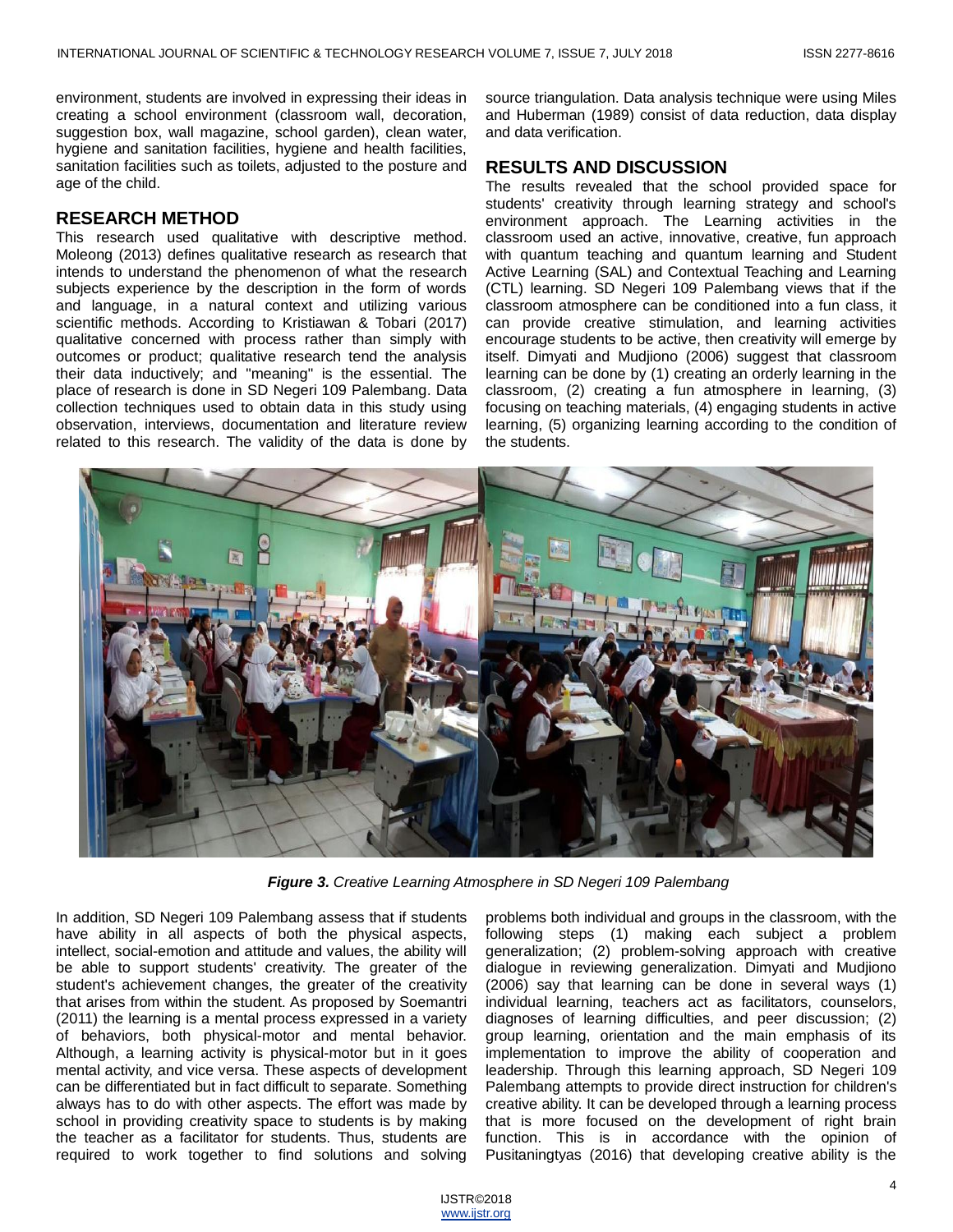effort of developing right hemisphere brain function which concerns the ability of holistic, imaginative, intuitive and creative thinking through the learning process which is always identical with the fulfillment of linear, exact and logical. Fasko (2011) states that the ability to think creatively can be developed through direct instruction. To optimize the effort to give space for students' credibility, in the process of teaching and learning, teachers are also required to have creativity. Teachers are able to overcome the diversity of characteristics, abilities and dynamics of students' development. Psychologically, no two individual students are exactly alike, there is diversity. Therefore, teaching is a science and art. There is a teaching science, but that alone is not enough, it also needs art of teaching. The art of teaching is the creativity of teachers to find an approach that allows each student to develop the potential, skills and characteristics optimally (Sukmadinata, 2004). Then Budiarti (2015) argued that the interaction of teachers and students in the class that are considered capable of developing students' creative skills (1) respecting for unusual questions; (2) respecting the imaginative ideas of students; (3) giving students the opportunity to learn on their own initiative; (4) reward students; and (5) taking the time for students to learn and be busy without judgment. This is in accordance with the concept of child-friendly school adopted by SD Negeri 109 Palembang. Where the principle of learning strategy is done more centered on the students. This principle implies that in the learning process, students occupy a central position as a subject of learning. The success of the learning process is not measured by the extent to which the subject matter has been submitted by the teacher but the extent to which the students have been engaged in searching and finding the subject matter themselves (Budiarti (2015). The school environment approach conducted by SD Negeri 109 Palembang in an effort to provide space for students' creativity is by designing schools in accordance with the world of children. There is a playground, a hall for student activities and there are canteen, cooperatives, field and so forth. In addition, SD Negeri 109 Palembang also builds a good communication pattern, between students with teachers, students with employees, and teachers with employees. SD Negeri 109 Palembang assesses that the environment has a certain meaning or influence to the individual. Therefore, the school builds the atmosphere and culture of the environment, the school can provide a sense of security, increase interest and curiosity of children, give freedom of expression, can build self-confidence and self-actualization, can channel emotions, and can provide joy and pleasure to children who will certainly be able to stimulate the creativity.



*Figure 4. School Environment SD Negeri 109 Palembang with a Comfort and Clean Atmosphere*

The school environment is expected to be able to support the students in developing their potential through teaching and learning activities that are done by providing facilities and conducive school environment conditions. A comfortable school environment will help students in following the teaching and learning process, because with a comfortable school environment, conducive facilities are adequate then students will also feel comfortable and calm in following the process of teaching and learning activities in school. School environment affects student learning outcomes, because it relates to students' comfort in learning process. School as a place of students to do learning process must create atmosphere and infrastructure that can support students in the learning process (Yulianto, 2016).



*Figure 5. Environment Atmosphere in SD Negeri 109 Palembang*

Through the approach of learning strategy and the school environment, the students of SD Negeri 109 Palembang become more enthusiastic in learning activities, not only that, the student of SD Negeri 109 Palembang also able to have good creativity in problem solving in learning process arranged by teacher, as well as outside learning activities such as drawing competitions and other arts that are routinely performed at the school. This means that the creativity of

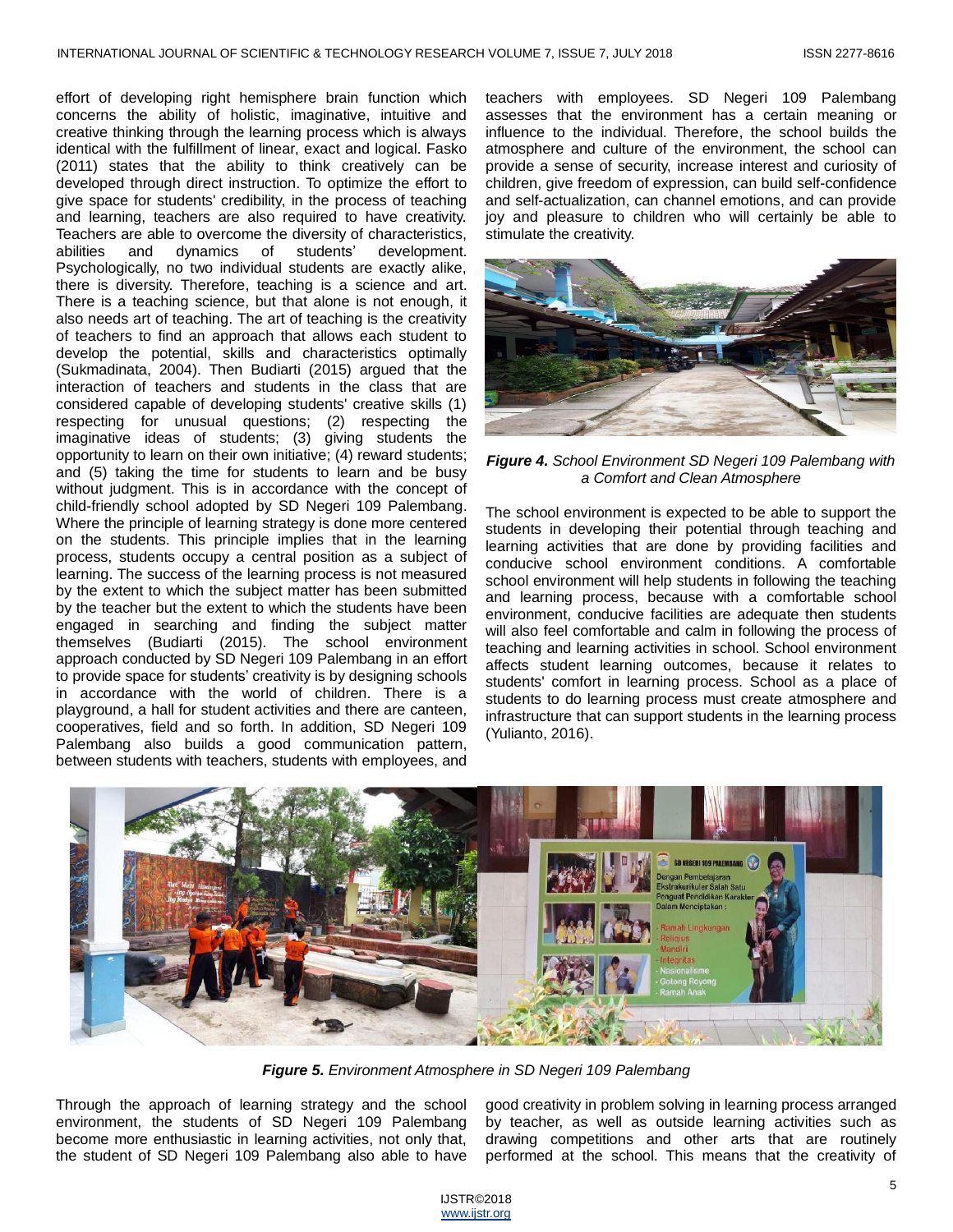students can arise if the school is able to provide space to create the creativity. The learning process and the school environment are an important factor in an effort to provide space for students' creativity.

## **CONSLUSION**

Student creativity can arise if the school is able to provide space for creativity. The learning process and school environment are important factors in providing space for students to be creative. Efforts to provide creativity space conducted by SD Negeri 109 Palembang, were through the approach of learning strategies and through the school environment approach. Learning activities in the child-friendly education program at SD Negeri 109 Palembang used an active, innovative, creative, fun learning approach with quantum teaching and quantum learning as well as learningbased Students Active Learning (SAL) and Contextual Teaching and Learning (CTL). The school environment conducted by SD Negeri 109 Palembang in an effort to provide space for students' creativity is by designing schools in accordance with the world of children. There is a playground, a hall for student activities and there are canteen, cooperatives, field and so forth. In addition, SD Negeri 109 Palembang also builds a good communication pattern, between students with teachers, students with employees, and teachers with employees.

## **REFERENCES**

- [1]. Amabile, T.M. (1987). The Motivation to be Creative. Frontiers of Creativity Research: Beyond The Basics. Buffalo, NY: Bearly Limited
- [2]. Arismantoro. (2008). Character Building: How to Educate Children Character. Yogyakarta: Tiara Wacana.
- [3]. Aqib, Zainal (2008). Child Friendly School. Jakarta: Yrama Widya.
- [4]. Budiarti, Yesi. (2015). Development of Creativity Ability in Social Studies Learning. Journal of Economic Education UM Metro: 61-72.
- [5]. Dimyati and Mudjiono. (2006). Learning and Learning. Jakarta: Rineka Cipta and the Ministry of Education and Culture.
- [6]. Fasko, Jr. Daniel. (2011). Education and Creativity. Bowling Green State University: Creativity Research, Vol. 13, Nos. 3 & 4, 317-327.
- [7]. Hamalik, Oemar. (2005). Teaching Planning Based on System Approach. Jakarta: Earth Literacy.
- [8]. Hulbeck, C. R. (1945). Oilpaintings, Watercolors, Drawings. Feigl Gallery.
- [9]. Iskandar. (2015). Improving Creativity Teachers Learning, Jakarta: Bestari.
- [10]. Juliantine, Tite. (2009). Student Creativity Development Through Implementation of Inquiry Learning Model In Physical Education. Faculty of

Physical Education and Health Indonesia University of **Education** 

- [11]. Kristanto, Ismatul Khasanah and Mila Karmila. (2011). Identification of child-friendly school model (sra) level of early childhood education unit in Southern Semarang sub-district. PAUDIA Research Journal, Volume 1 No. 1.
- [12]. Kristiawan, M. (2017). The Characteristics of the Full Day School Based Elementary School. Transylvanian Review, 1 (1).
- [13]. Maslow, Abraham, M. (1996). Motivation and Personality I (Motivation Theory and Human Needs Hierarchy Approach). Jakarta. PT. PBP.
- [14]. Muchsin, Bastori. et al. (2010). Humanistic Islamic Education: Alternative Education for the Liberation of Children. Bandung: Refika Aditama.
- [15]. Mulyasa. (2009). Becoming a Professional Teacher Creating Creative and Joyful Learning. Bandung: Teens Rosdakarya.
- [16]. Moleong Lexy J. (2013). Qualitative Research Methodology. Bandung: PT.Remaja Rosdakarya.
- [17]. Miles, Mathew B and Huberman, A. Michail. (1989). Qualitative Data Analysis. Jakarta: University of Indonesia.
- [18]. Munandar, Utami. (2004). Development of Gifted Children Creativity. Jakarta: Bookkeeping Center of MoNE and Rineka Cipta.
- [19]. Munandar, Utami. (2009). Development of Gifted Children Creativity. Rineka Cipta. Jakarta.
- [20]. Munandar, Utami. (1999). Creativity & Giftedness Strategy Achieving Creative Potential and Talent. Jakarta: Gramedia Pustaka Utama
- [21]. Ngadiyo. (2013). Homeschooling, Raising Potential Children. Embun Magazine, 49-V-Rajab Edition 1434. May 2013.
- [22]. Sanjaya, Vienna. (2007). Strategy of Learning-Oriented Standard Process of Education. Jakarta: Kencana Prenada Media Group.
- [23]. Saparahayuningsih, Sri. (2010) Improving Students 'Intelligence and Creativity (Improving Students' Intelligence and Creativity). Journal of Basic Education Vol 1 No. 1. 1-5.
- [24]. Semiawan, Conny R. (1999). Development and Learners Learners. Jakarta: Directorate General of Higher Education Teacher Education Project Primary School Department of Education and Culture.
- [25]. Somantri, Numan. (2011). Initiating IPS Updates. Bandung: Postgraduate Masters and Teens Rosda